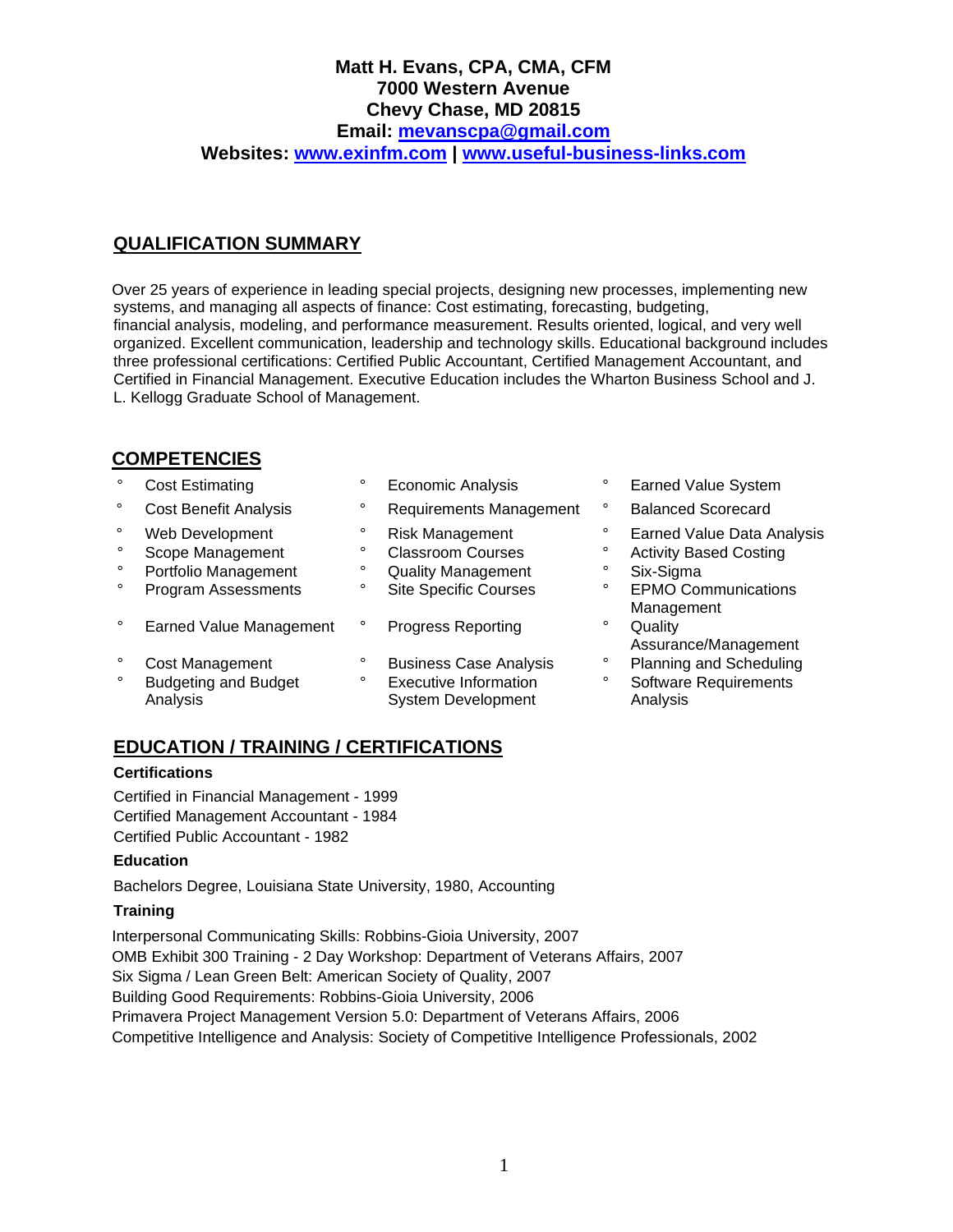# **Matt H. Evans, CPA, CMA, CFM 7000 Western Avenue Chevy Chase, MD 20815**

**Email: [mevanscpa@gmail.com](mailto:mevanscpa@gmail.com)**

**Websites: [www.exinfm.com](http://www.exinfm.com/) | [www.useful-business-links.com](http://www.useful-business-links.com/)**

#### **Training - continued**

Activity Based Costing / Management: J. L. Kellogg Graduate School of Management, 2001 Balanced Scorecard: Balanced Scorecard Collaborative, 2001 Value Based Financial Management: The Wharton Business School, 2000 Team Leadership: Leadership Management Institute, 1998 Dale Carnegie Communication and Leadership: Dale Carnegie Institute, 1990

## **WORK HISTORY**

#### **ROBBINS-GIOIA August 2005 to November 2007 Consulting Manager**

Project Team Leader over the design, development, and implementation of an Earned Value Management System for the Department of Veterans Affairs (3rd largest public agency in the federal public sector). This included leading a cross-functional team of 15 Government FTE's across various VA (Veterans Affairs) functions - budgeting, finance, EPMO, and Project Managers.

Discussion Leader and Presenter at the VA (Veterans Affairs) Project Managers Conference in Pittsburgh, PA - May 2007.

Recognition: Awarded Certificate of Appreciation by the Director of VA Program Management Office. Letter of Recommendation also issued for exceptional performance.

#### **GRANT THORNTON March 2004 to August 2005 Senior Consultant**

Lead Consultant over creating an agency-wide Balanced Scorecard Model for an \$ 8 billion branch within the Department of Defense. This includes developing a strategic plan, mapping the strategy, conducting functional meetings with senior managers, developing the right set of measurements, and training end-users on how to build lower-level scorecards.

Educational Task Force Leader for the entire Public Sector Consulting Group within the 7th largest accounting firm in the World. This includes planning and creating training programs for process improvement within the public sector.

Recognition: After 3 months of employment, received merit increase for performance that exceeded expectations.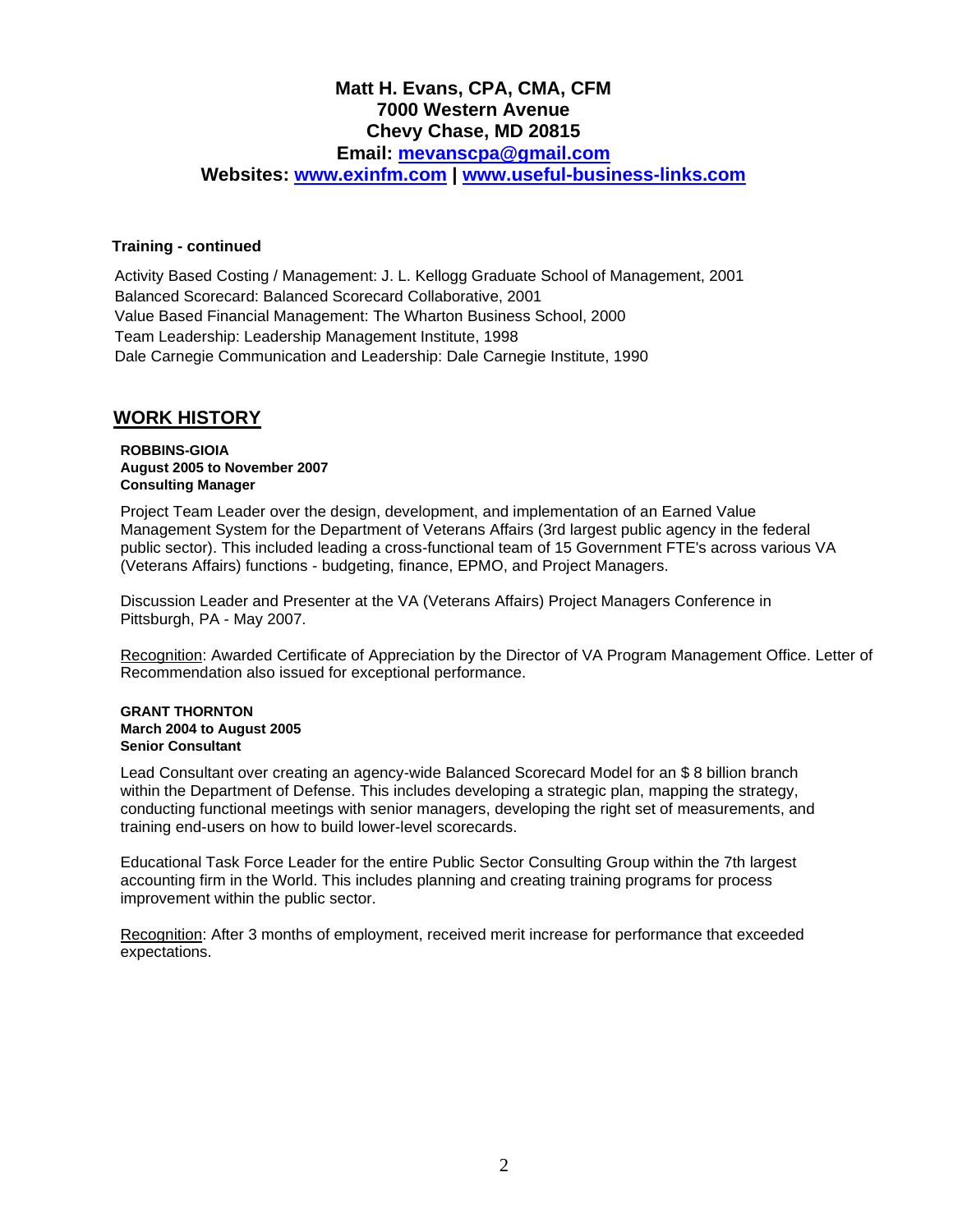### **Matt H. Evans, CPA, CMA, CFM 7000 Western Avenue Chevy Chase, MD 20815 Email: [mevanscpa@gmail.com](mailto:mevanscpa@gmail.com) Websites: [www.exinfm.com](http://www.exinfm.com/) | [www.useful-business-links.com](http://www.useful-business-links.com/)**

#### **JACOBS ENGINEERING August 2002 to March 2004 Project Controller**

Provide complete project management support for five Program Managers to ensure successful execution of project budgets and schedules - \$ 20 million per year.

Initiated several improvements within the enterprise-wide project management system (over \$ 100 million in project value): New query capability for end-users, expansion of parameters to reduce non-value added activities, event scheduling for automatic report generation and specific training in maximum use of all database features for better decision making.

Recognition: "Matt works well with others in solving problems. Matt is consistent, dependable and accurate in carrying out responsibilities to a successful conclusion. He can also be counted on to achieve results in emergency situations." - Mark A. Rohlf, Financial Director, Jacobs Engineering

#### **RESOURCES CONNECTION / DELOITTE TOUCHE May 2001 to May 2002 Associate**

Led testing and implementation of PeopleSoft HRMS Module for a Fortune 100 company. Defined end user requirements, mapped transaction flows and processes, and configured testing of on-line panels.

Managed team communications for \$ 100 million system implementation project, ensuring that all team members meet critical milestones and stay on schedule for "go live" date. All milestones were met and system went live on schedule.

Recognition: "You were a huge asset to our Resource Connection team. All of us here in Pittsburgh truly appreciate having you work on this engagement. It is only because of your efforts that things went as smoothly as they did." - Kristen Backo, Client Manager, Resources Connection

#### **ADVANCED MANAGEMENT TECHNOLOGY September 2000 to May 2001 Business Relations / Financial Manager**

Devoted several months to rebuilding the \$ 10 million telecommunications billing process within the U.S. Department of Transportation. This includes re-design of workflows, introduction of new cost models, and developing new programming applications.

Submitted a plan to transform the traditional financial functions into a decision support service through Activity Based Costing and Balanced Scorecards.

Introduced new cost benefit metrics to assess profitability and improve performance by various product and service lines.

Recognition: "Matt is a reliable thinker, he stays in tune with various flows, and he strives to lead and mentor staff professionally. He has shown great finesse in acclimating into various teams. He sets a fine example." - Marv Egoff, Program Manager, Advanced Management Technology